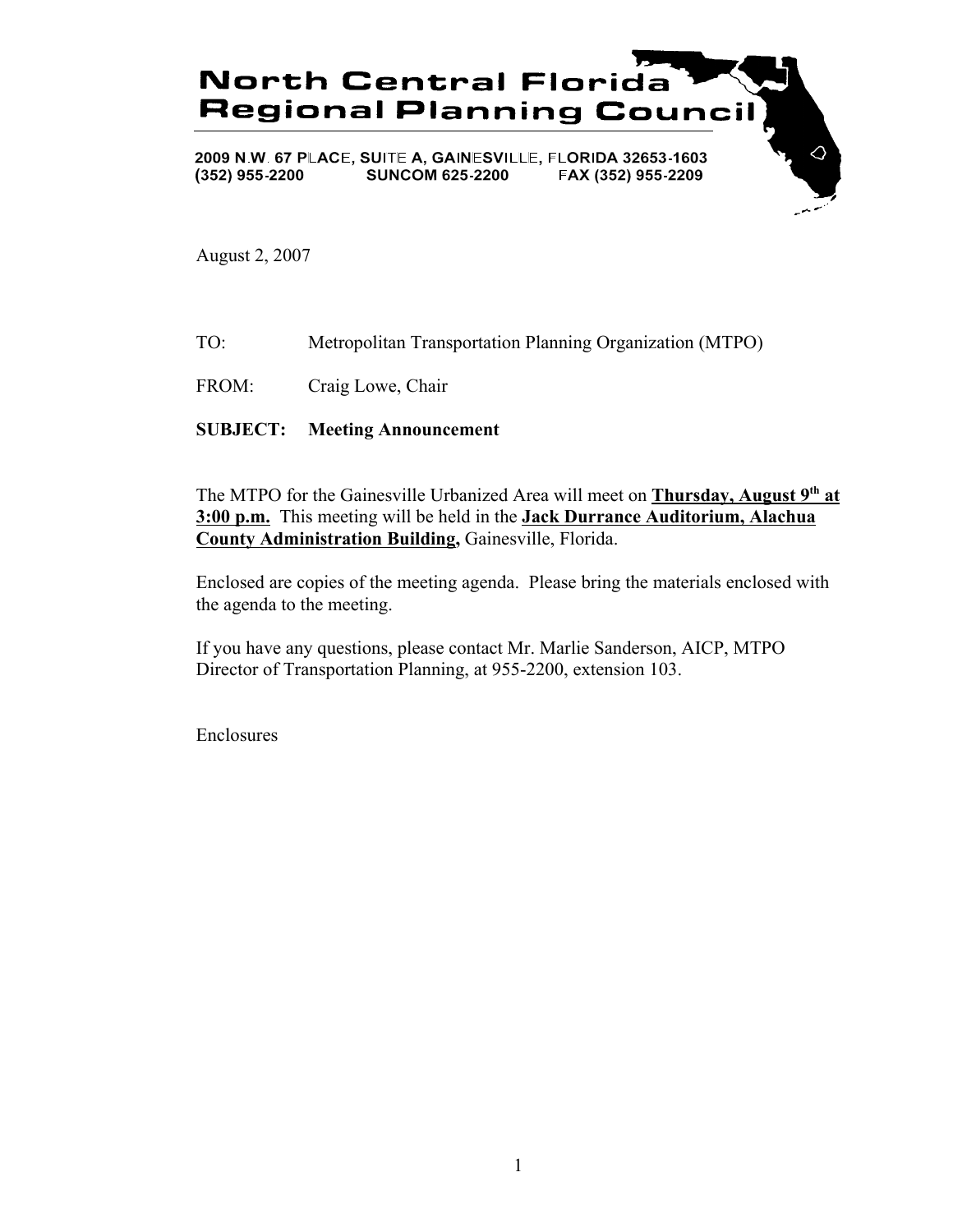

#### **AGENDA METROPOLITAN TRANSPORTATION PLANNING ORGANIZATION FOR THE GAINESVILLE URBANIZED AREA**

**Jack Durrance Auditorium Thursday, 3:00 p.m. Alachua County Administration Building Gainesville, Florida**

## **STAFF RECOMMENDATION**

| Page $*3$   | I.  | <b>Approval of the Meeting Agenda</b><br>and Consent Agenda                                                                                | <b>APPROVE BOTH AGENDAS</b>                    |
|-------------|-----|--------------------------------------------------------------------------------------------------------------------------------------------|------------------------------------------------|
|             |     | The MTPO needs to approve both agendas                                                                                                     |                                                |
|             | II. | <b>Senator Steve Oelrich*</b>                                                                                                              | <b>NO ACTION REQUIRED</b>                      |
|             |     | Senator Oelrich has requested time on today's meeting agenda                                                                               |                                                |
| Page $*99$  | Ш.  | <b>City of Alachua Transit System (CATS)-</b><br><b>MTPO Status Report</b>                                                                 | <b>NO ACTION REQUIRED</b>                      |
|             |     | In May, the MTPO requested that the City of Alachua attend the next MTPO<br>meeting to provide a status report on the CATS transit service |                                                |
| Page $*109$ | IV. | <b>Alachua County Proposed Future</b><br><b>Transportation Connections Study</b>                                                           | <b>APPROVE STAFF</b><br><b>RECOMMENDATIONS</b> |
|             |     | The Alachua County Commission has requested MTPO and MTPO Advisory<br>Committee comments on this Study                                     |                                                |
| Page #117   | V.  | <b>Alachua County- The Next Fifty Years</b>                                                                                                | <b>APPROVE STAFF</b><br><b>RECOMMENDATIONS</b> |
|             |     | The MTPO must use visualization techniques during the next update of the<br><u>long range transportation plan</u>                          |                                                |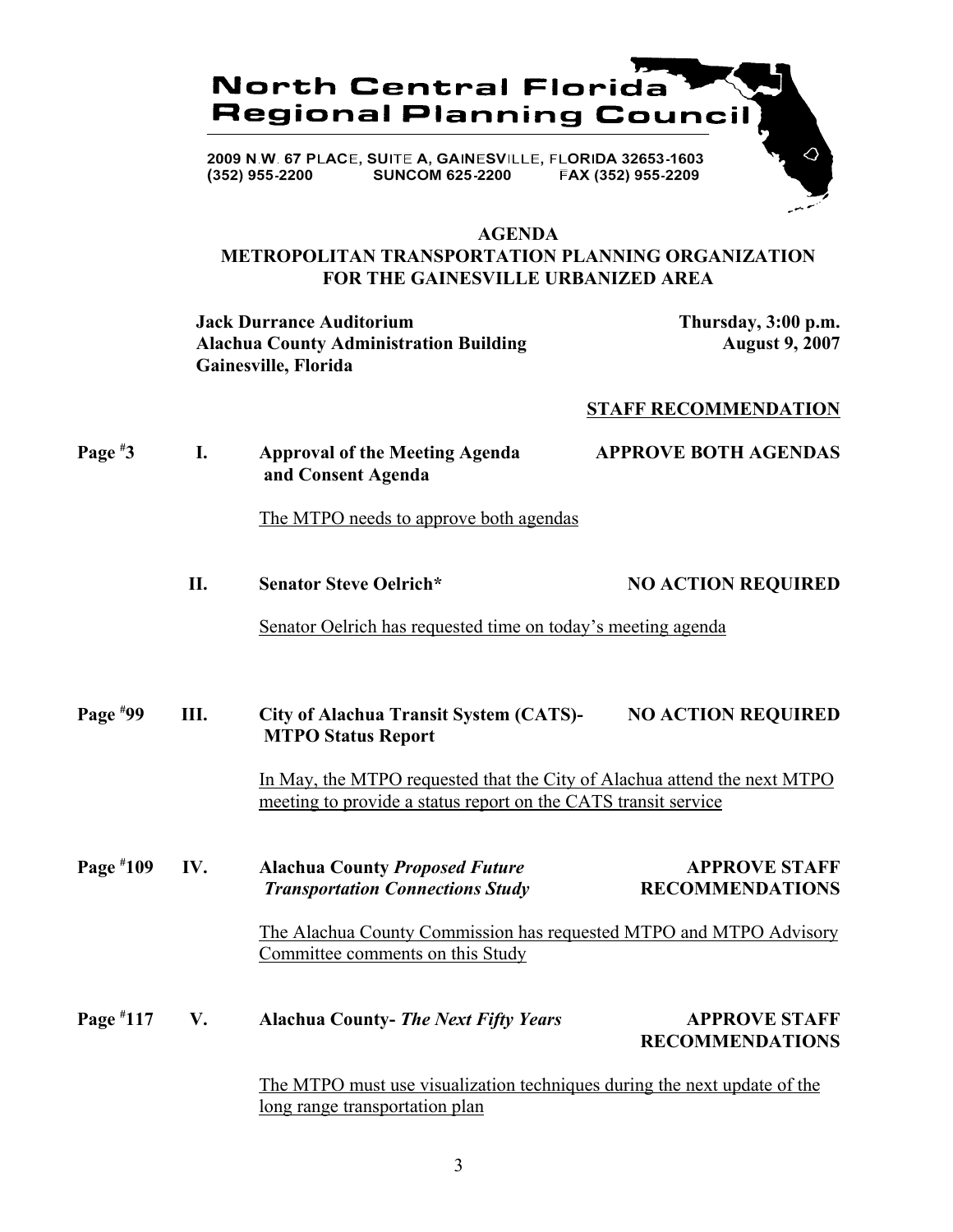| Page $*123$          | VI.                                                                                                                       | Main Street (N. 8 <sup>th</sup> Avenue to N. 23 <sup>rd</sup> Avenue)-<br><b>APPROVE STAFF</b><br><b>RECOMMENDATIONS</b><br><b>30 Percent Design Plans</b> |  |
|----------------------|---------------------------------------------------------------------------------------------------------------------------|------------------------------------------------------------------------------------------------------------------------------------------------------------|--|
|                      | MTPO Advisory Committees have reviewed these plans and developed<br>review comments for the County Commission to consider |                                                                                                                                                            |  |
| Page $*139$          | VII.                                                                                                                      | FOR INFORMATION ONLY<br><b>Transportation Regional Incentive</b><br>Program (TRIP)                                                                         |  |
|                      |                                                                                                                           | FDOT has agreed to provide the City of Gainesville with about \$6.6 million<br>for Phases 1 and 2 of the traffic management system                         |  |
| <b>Back</b><br>Cover | VIII.                                                                                                                     | <b>AGREE TO MEET ON OCTOBER 11TH</b><br><b>Next MTPO Meeting</b>                                                                                           |  |
|                      |                                                                                                                           | The MTPO needs to schedule the next meeting                                                                                                                |  |
|                      | IX.                                                                                                                       | <b>Comments</b>                                                                                                                                            |  |
|                      |                                                                                                                           | <b>MTPO</b> Members*<br>A.<br><b>Citizens</b><br><b>B.</b><br>$\mathbf{C}$ .<br>Chair's Report (if necessary)*                                             |  |

Please bring the enclosed materials to the meeting. If you have any questions regarding the agenda items or enclosed materials, please contact Mr. Marlie Sanderson, MTPO Director of Transportation Planning, at 955-2200, Extension 103.

\*No handout included with the enclosed agenda material.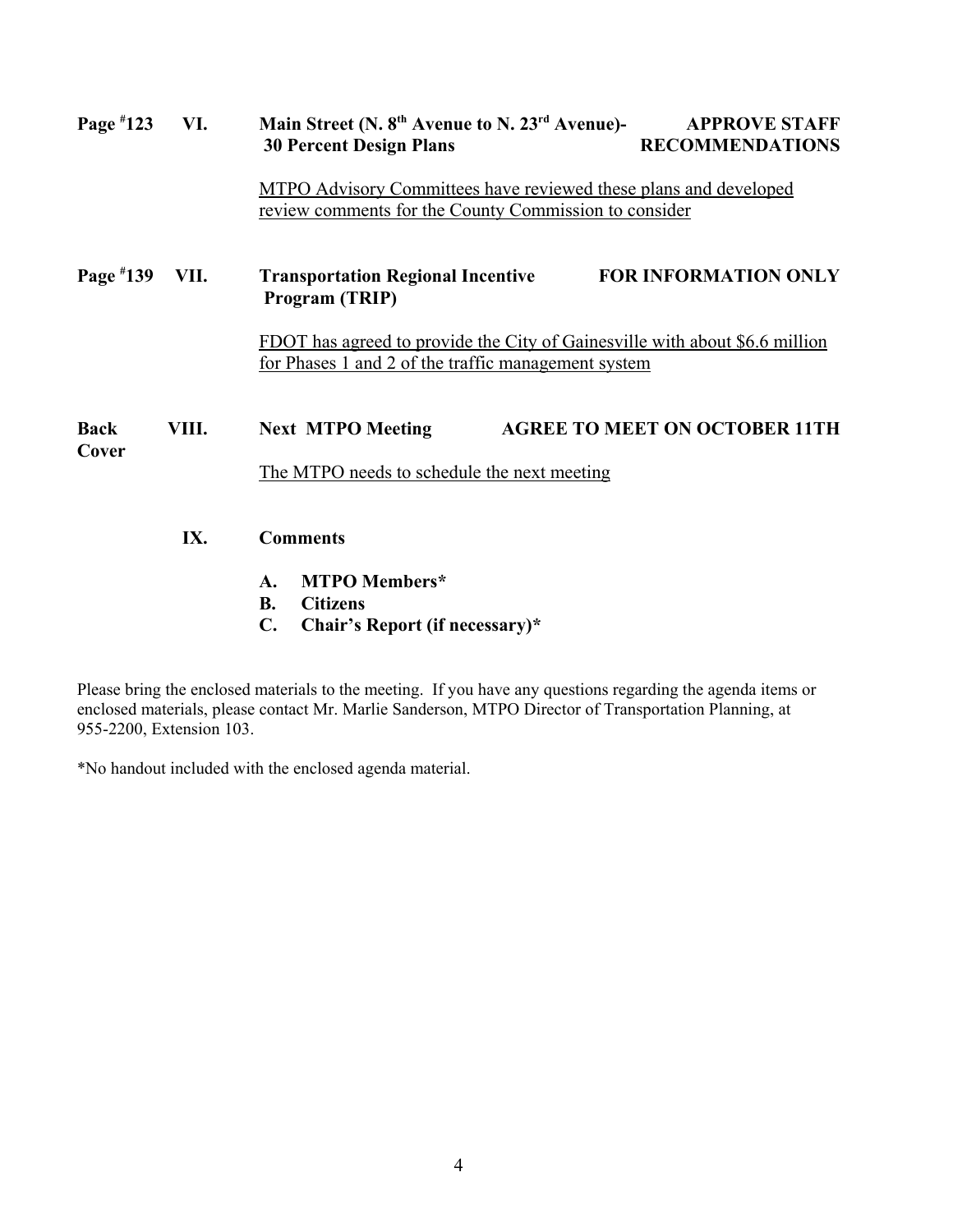

## **CONSENT AGENDA METROPOLITAN TRANSPORTATION PLANNING ORGANIZATION FOR THE GAINESVILLE URBANIZED AREA**

**Jack Durrance Auditorium Thursday, 3:00 p.m.** Alachua County Administration Building **August 9, 2007 Gainesville, Florida**

#### **STAFF RECOMMENDATION**

| Page $*9$  | CA.1 | MTPO Minutes-May 31, 2007                                                                                                 | <b>APPROVE MINUTES</b>                        |
|------------|------|---------------------------------------------------------------------------------------------------------------------------|-----------------------------------------------|
|            |      | This set of MTPO minutes is ready for review                                                                              |                                               |
| Page $*21$ | CA.2 | Trees on SW 2 <sup>nd</sup> Avenue                                                                                        | <b>APPROVE FDOT RECOMMENDATION</b>            |
|            |      | FDOT plans to remove four trees along SW 2 <sup>nd</sup> Avenue near the University<br>of Florida Law School              |                                               |
| Page $*33$ | CA.3 | Williston Road at SW 62 <sup>nd</sup> Avenue<br><b>Traffic Signal</b>                                                     | <b>APPROVE JOINT</b><br><b>RECOMMENDATION</b> |
|            |      | The MTPO is being asked to grant an exception concerning the construction<br>of mast arm traffic signals at this location |                                               |
| Page $*51$ | CA.4 | Proposed Budgets for FY 2006-2007 and<br>FY 2007-2008                                                                     | <b>APPROVE STAFF</b><br><b>RECOMMENDATION</b> |
|            |      | These budgets will allow staff to monitor MTPO expenditures and make<br>appropriate adjustments as needed                 |                                               |
| Page $*57$ | CA.5 | <b>Section 5303 Resolution 07-05</b>                                                                                      | <b>APPROVE RESOLUTION</b>                     |
|            |      | This resolution is needed so the MTPO can receive federal and state funds                                                 |                                               |
|            |      | for transit planning activities                                                                                           |                                               |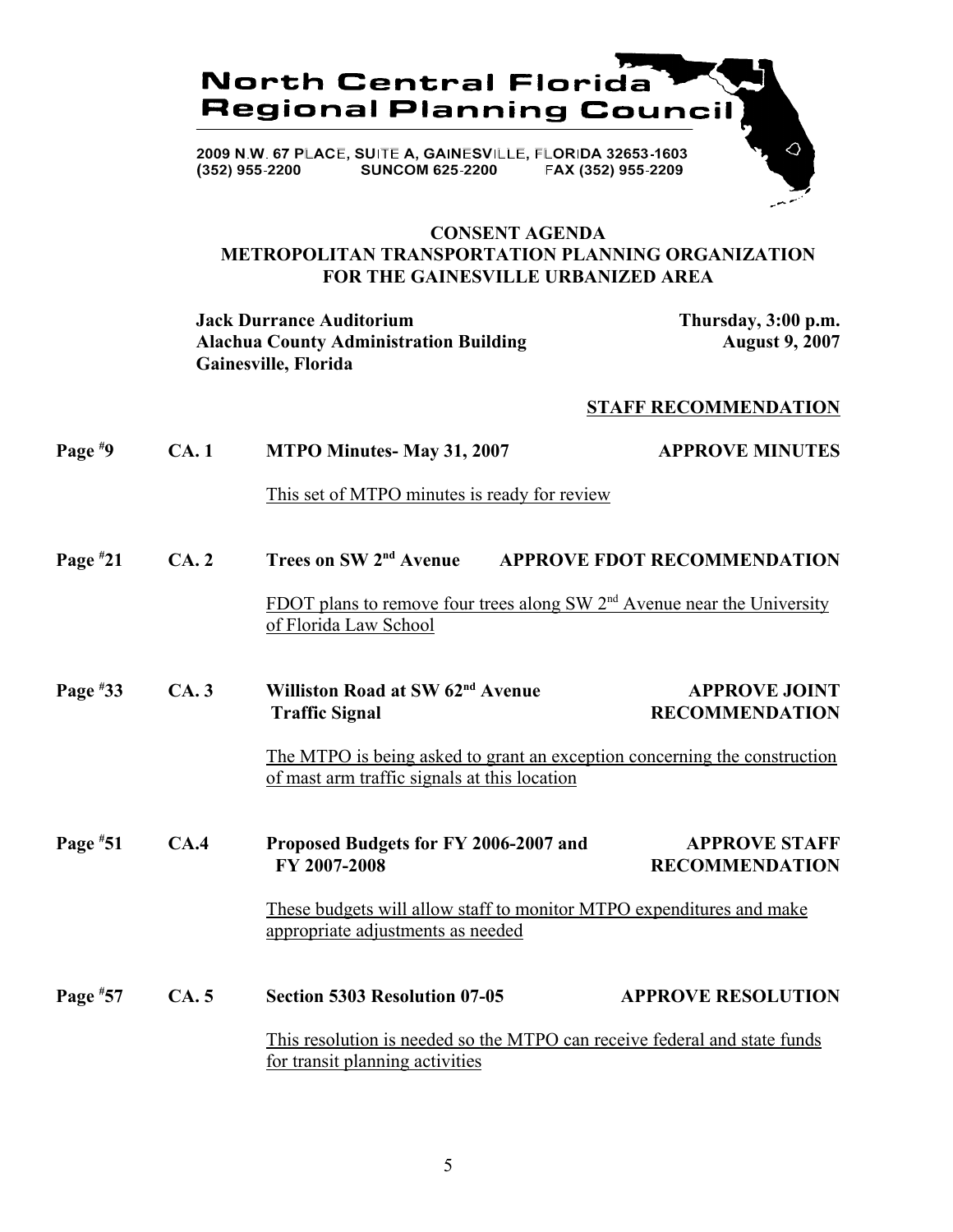| Page $*61$                                                                         | CA.6          | <b>Alachua County Contract Amendment-</b><br><b>Urban Village Planning Tasks</b>                    | <b>APPROVE AMENDMENT</b>               |  |
|------------------------------------------------------------------------------------|---------------|-----------------------------------------------------------------------------------------------------|----------------------------------------|--|
|                                                                                    |               | This contract needs to be amended to cover the period from July 1, 2007 to<br>December 31, 2007     |                                        |  |
| Page $*63$                                                                         | CA.7          | <b>Alachua County Contract Amendment-</b><br><b>Section 5311</b>                                    | <b>APPROVE AMENDMENT</b>               |  |
|                                                                                    |               | This contract needs to be amended to cover the period from October 1, 2006<br>to April 9, 2007      |                                        |  |
| Page $*67$                                                                         | CA.8          | <b>MV Purchase of Service Agreement-</b><br><b>Alachua County Funds</b>                             | <b>APPROVE AMENDMENT</b>               |  |
|                                                                                    |               | This agreement needs to be amended to cover the period from October 1,<br>2006 to December 31, 2007 |                                        |  |
| Page #69                                                                           | CA.9          | <b>MV Purchase of Service Agreement-</b><br><b>Section 5311 Funds</b>                               | <b>APPROVE AMENDMENT</b>               |  |
|                                                                                    |               | This agreement needs to be amended to cover the period from October 1,<br>2006 to December 31, 2007 |                                        |  |
| Page $*71$                                                                         | <b>CA.10</b>  | <b>Transportation Disadvantaged Program-</b><br><b>Board Membership Certification</b>               | <b>APPROVE</b><br><b>CERTIFICATION</b> |  |
|                                                                                    |               | Each year, the MTPO must certify the membership of this Board                                       |                                        |  |
| Page $*75$                                                                         | <b>CA.11</b>  | <b>Transportation Disadvantaged Program-</b><br><b>Status Report</b>                                | <b>NO ACTION REQUIRED</b>              |  |
|                                                                                    |               | The MTPO has asked for regular status reports concerning this program                               |                                        |  |
| Page $*85$                                                                         | <b>CA.</b> 12 | Correspondence                                                                                      | <b>NO ACTION REQUIRED</b>              |  |
| Enclosed in the meeting packet is recent Alachua County and FDOT<br>correspondence |               |                                                                                                     |                                        |  |